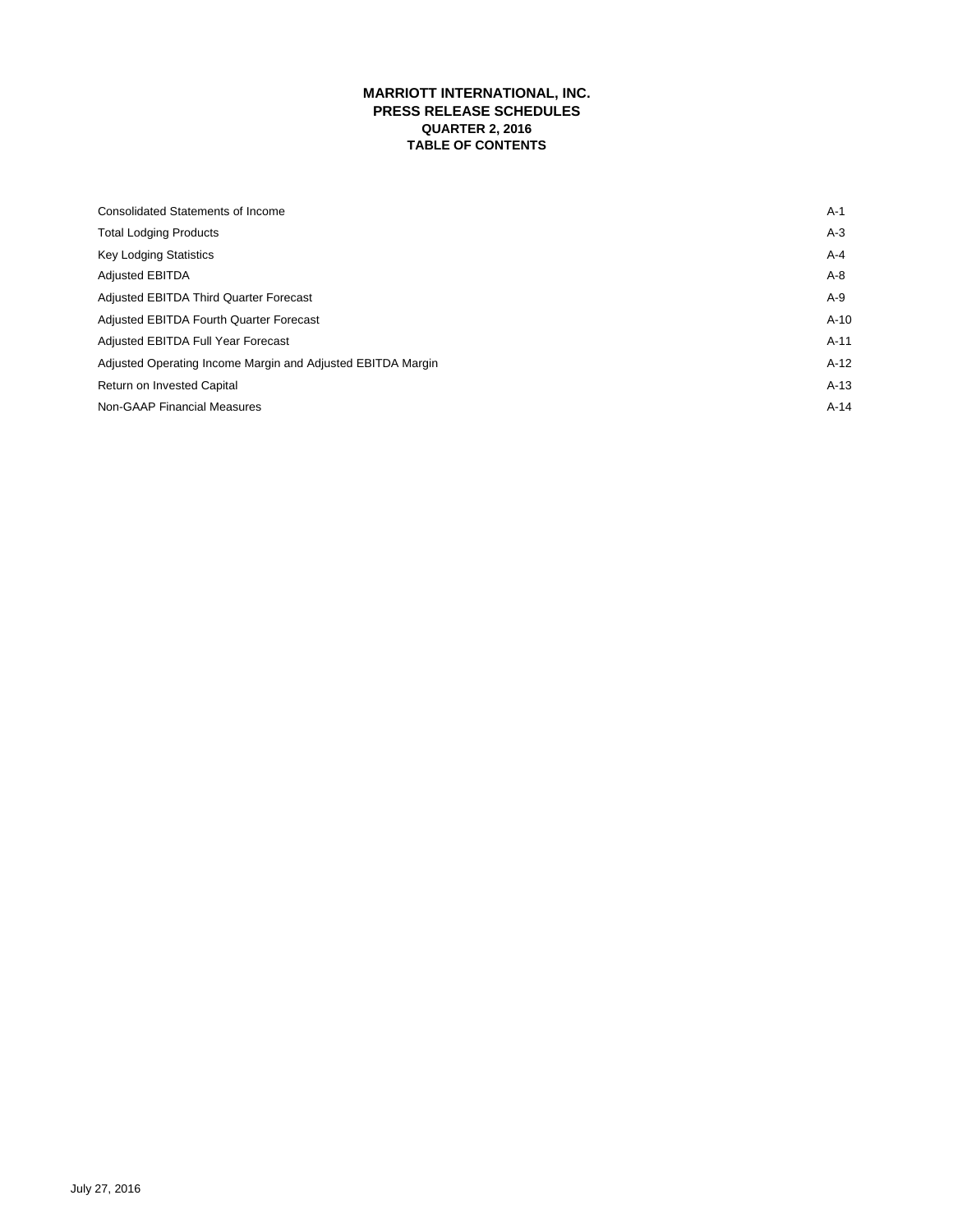#### **MARRIOTT INTERNATIONAL, INC. CONSOLIDATED STATEMENTS OF INCOME SECOND QUARTER 2016 AND 2015**

(in millions except per share amounts, unaudited)

|                                                 |                         | <b>As Reported</b><br><b>Three Months Ended</b><br>June 30, 2016 |                 | Merger-Related<br>Costs ** |                | As Adjusted **<br><b>Three Months Ended</b><br>June 30, 2016 |             | As Reported<br><b>Three Months Ended</b><br>June 30, 2015 | Percent<br>Better/(Worse)<br>Adjusted 2016 vs. 2015 |
|-------------------------------------------------|-------------------------|------------------------------------------------------------------|-----------------|----------------------------|----------------|--------------------------------------------------------------|-------------|-----------------------------------------------------------|-----------------------------------------------------|
| <b>REVENUES</b>                                 |                         |                                                                  |                 |                            |                |                                                              |             |                                                           |                                                     |
| Base management fees                            | \$                      | 186                                                              | \$              |                            | \$             | 186                                                          | \$          | 191                                                       | (3)                                                 |
| Franchise fees                                  |                         | 235                                                              |                 |                            |                | 235                                                          |             | 221                                                       | 6                                                   |
| Incentive management fees                       |                         | 94                                                               |                 |                            |                | 94                                                           |             | 81                                                        | 16                                                  |
| Owned, leased, and other revenue <sup>1</sup>   |                         | 245                                                              |                 |                            |                | 245                                                          |             | 243                                                       | $\mathbf{1}$                                        |
| Cost reimbursements <sup>2</sup>                |                         | 3,142                                                            |                 |                            |                | 3,142                                                        |             | 2,953                                                     | 6                                                   |
| <b>Total Revenues</b>                           |                         | 3,902                                                            |                 |                            |                | 3,902                                                        |             | 3,689                                                     | 6                                                   |
| OPERATING COSTS AND EXPENSES                    |                         |                                                                  |                 |                            |                |                                                              |             |                                                           |                                                     |
| Owned, leased, and other - direct <sup>3</sup>  |                         | 173                                                              |                 |                            |                | 173                                                          |             | 183                                                       | 5                                                   |
| Reimbursed costs                                |                         | 3,142                                                            |                 |                            |                | 3,142                                                        |             | 2,953                                                     | (6)                                                 |
| Depreciation, amortization, and other 4         |                         | 30                                                               |                 |                            |                | 30                                                           |             | 32                                                        | 6                                                   |
| General, administrative, and other <sup>5</sup> |                         | 168                                                              |                 | 14                         |                | 154                                                          |             | 152                                                       | (1)                                                 |
| <b>Total Expenses</b>                           |                         | 3,513                                                            |                 | 14                         |                | 3,499                                                        |             | 3,320                                                     | (5)                                                 |
| <b>OPERATING INCOME</b>                         |                         | 389                                                              |                 | (14)                       |                | 403                                                          |             | 369                                                       | 9                                                   |
| Gains and other income, net 6                   |                         |                                                                  |                 |                            |                |                                                              |             | 20                                                        | (100)                                               |
| Interest expense                                |                         | (57)                                                             |                 | (11)                       |                | (46)                                                         |             | (42)                                                      | (10)                                                |
| Interest income                                 |                         | $\overline{7}$                                                   |                 |                            |                | 7                                                            |             | 6                                                         | 17                                                  |
| Equity in earnings <sup>7</sup>                 |                         | 5                                                                |                 |                            |                | 5                                                            |             | $\overline{2}$                                            | 150                                                 |
| <b>INCOME BEFORE INCOME TAXES</b>               |                         | 344                                                              |                 | (25)                       |                | 369                                                          |             | 355                                                       | 4                                                   |
| Provision for income taxes                      |                         | (97)                                                             |                 | $\overline{7}$             |                | (104)                                                        |             | (115)                                                     | 10                                                  |
| <b>NET INCOME</b>                               |                         | 247                                                              | \$              | (18)                       | \$             | 265                                                          | \$          | 240                                                       | 10                                                  |
| <b>EARNINGS PER SHARE</b>                       |                         |                                                                  |                 |                            |                |                                                              |             |                                                           |                                                     |
| Earnings per share - basic                      |                         | 0.97                                                             | $\frac{\$}{\$}$ | (0.07)                     | \$             | 1.04                                                         |             | 0.88                                                      | 18                                                  |
| Earnings per share - diluted                    | $\overline{\mathbb{S}}$ | 0.96                                                             |                 | (0.07)                     | $\overline{s}$ | 1.03                                                         | $rac{1}{s}$ | 0.87                                                      | 18                                                  |
| <b>Basic Shares</b>                             |                         | 254.3                                                            |                 | 254.3                      |                | 254.3                                                        |             | 272.4                                                     |                                                     |
| <b>Diluted Shares</b>                           |                         | 258.0                                                            |                 | 258.0                      |                | 258.0                                                        |             | 277.3                                                     |                                                     |

\*\* As adjusted measures represent the results of our operations before the impact of Starwood merger-related costs. See page A-14 for more information about these non-GAAP measures.

<sup>1</sup>*Owned, leased, and other revenue* includes revenue from the properties we own or lease, termination fees, branding fees, and other revenue.

<sup>2</sup>*Cost reimbursements* include reimbursements from properties for Marriott-funded operating expenses.

<sup>3</sup>*Owned, leased, and other - direct* expenses include operating expenses related to our owned or leased hotels, including lease payments and pre-opening expenses.

<sup>4</sup>*Depreciation, amortization, and other* expenses include depreciation for fixed assets, amortization of capitalized costs incurred to acquire management, franchise, and license agreements, and any related impairments, accelerations, or write-offs.

<sup>5</sup>*General, administrative, and other* expenses include our corporate and business segments overhead costs and general expenses. 6 *Gains and other income, net* includes gains and losses on the sale of real estate, the sale or other-than-temporary impairment of joint

ventures and investments, and results from cost method investments.

<sup>7</sup>*Equity in earnings* include our equity in earnings or losses of unconsolidated equity method investments.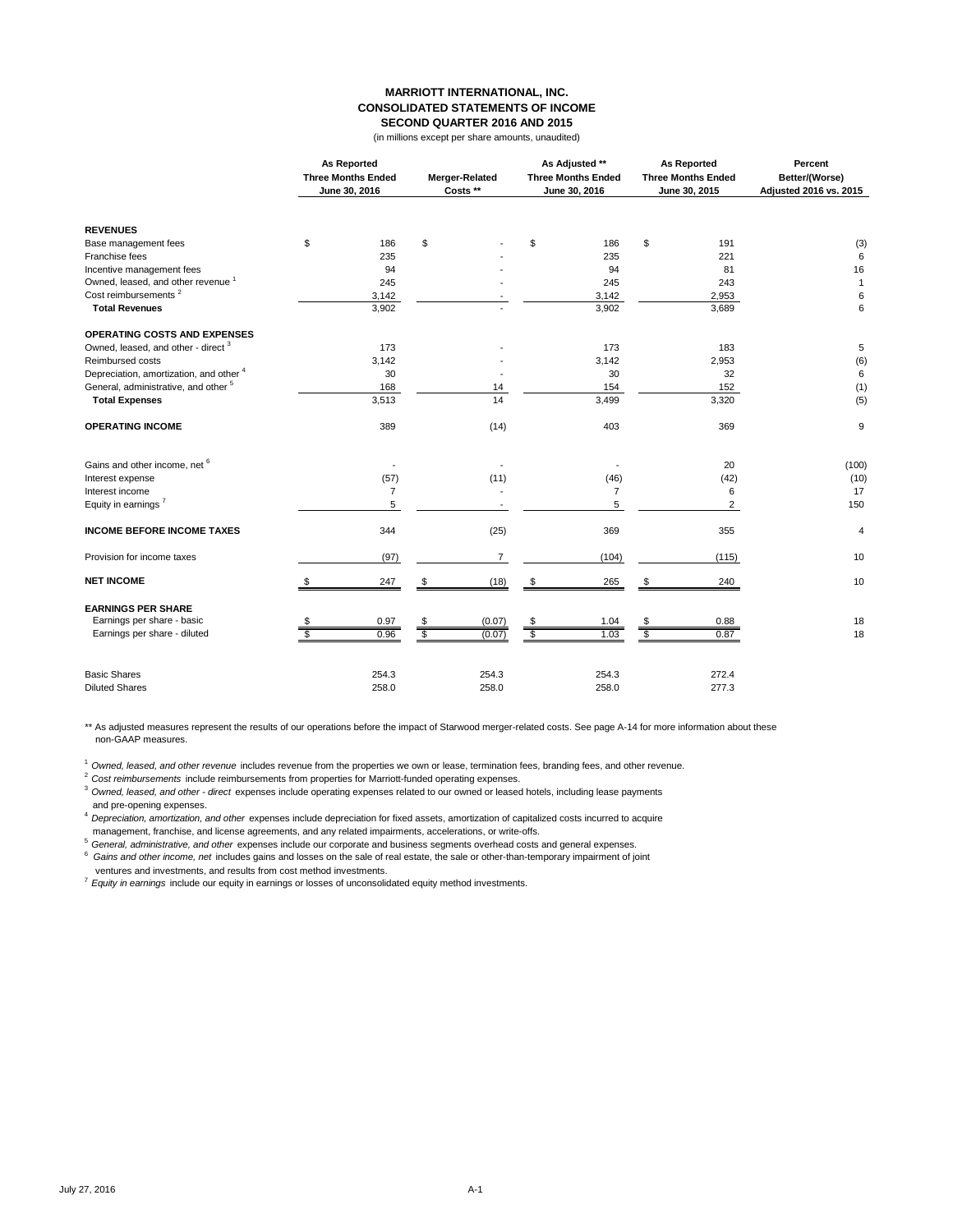#### **MARRIOTT INTERNATIONAL, INC. CONSOLIDATED STATEMENTS OF INCOME SECOND QUARTER YEAR-TO-DATE 2016 AND 2015**

(in millions except per share amounts, unaudited)

|                                                |             | <b>As Reported</b><br><b>Six Months Ended</b><br>June 30, 2016 |               | Merger-Related<br>Costs ** |                 | As Adjusted **<br><b>Six Months Ended</b><br>June 30, 2016 | <b>As Reported</b><br><b>Six Months Ended</b><br>June 30, 2015 | Percent<br>Better/(Worse)<br>Adjusted 2016 vs. 2015 |
|------------------------------------------------|-------------|----------------------------------------------------------------|---------------|----------------------------|-----------------|------------------------------------------------------------|----------------------------------------------------------------|-----------------------------------------------------|
| <b>REVENUES</b>                                |             |                                                                |               |                            |                 |                                                            |                                                                |                                                     |
| Base management fees                           | \$          | 358                                                            | \$            |                            | \$              | 358                                                        | \$<br>356                                                      | 1                                                   |
| Franchise fees                                 |             | 442                                                            |               |                            |                 | 442                                                        | 425                                                            | $\overline{4}$                                      |
| Incentive management fees                      |             | 195                                                            |               |                            |                 | 195                                                        | 170                                                            | 15                                                  |
| Owned, leased, and other revenue <sup>1</sup>  |             | 492                                                            |               |                            |                 | 492                                                        | 500                                                            | (2)                                                 |
| Cost reimbursements <sup>2</sup>               |             | 6,187                                                          |               |                            |                 | 6,187                                                      | 5,751                                                          | 8                                                   |
| <b>Total Revenues</b>                          |             | 7,674                                                          |               |                            |                 | 7,674                                                      | 7,202                                                          | $\overline{7}$                                      |
| <b>OPERATING COSTS AND EXPENSES</b>            |             |                                                                |               |                            |                 |                                                            |                                                                |                                                     |
| Owned, leased, and other - direct <sup>3</sup> |             | 339                                                            |               |                            |                 | 339                                                        | 377                                                            | 10                                                  |
| Reimbursed costs                               |             | 6,187                                                          |               |                            |                 | 6,187                                                      | 5,751                                                          | (8)                                                 |
| Depreciation, amortization, and other 4        |             | 61                                                             |               |                            |                 | 61                                                         | 76                                                             | 20                                                  |
| General, administrative, and other 5           |             | 331                                                            |               | 22                         |                 | 309                                                        | 297                                                            | (4)                                                 |
| <b>Total Expenses</b>                          |             | 6,918                                                          |               | 22                         |                 | 6,896                                                      | 6,501                                                          | (6)                                                 |
| <b>OPERATING INCOME</b>                        |             | 756                                                            |               | (22)                       |                 | 778                                                        | 701                                                            | 11                                                  |
| Gains and other income, net 6                  |             |                                                                |               |                            |                 |                                                            | 20                                                             | (100)                                               |
| Interest expense                               |             | (104)                                                          |               | (13)                       |                 | (91)                                                       | (78)                                                           | (17)                                                |
| Interest income                                |             | 13                                                             |               |                            |                 | 13                                                         | 14                                                             | (7)                                                 |
| Equity in earnings <sup>7</sup>                |             | 5                                                              |               |                            |                 | 5                                                          | 5                                                              | $\mathbf 0$                                         |
| <b>INCOME BEFORE INCOME TAXES</b>              |             | 670                                                            |               | (35)                       |                 | 705                                                        | 662                                                            | 6                                                   |
| Provision for income taxes                     |             | (204)                                                          |               | 10                         |                 | (214)                                                      | (215)                                                          | 0                                                   |
| <b>NET INCOME</b>                              | \$          | 466                                                            | \$            | (25)                       | \$              | 491                                                        | \$<br>447                                                      | 10                                                  |
| <b>EARNINGS PER SHARE</b>                      |             |                                                                |               |                            |                 |                                                            |                                                                |                                                     |
| Earnings per share - basic                     |             | 1.83                                                           |               | (0.10)                     |                 | 1.93                                                       | \$1.63                                                         | 18                                                  |
| Earnings per share - diluted                   | $rac{1}{s}$ | 1.80                                                           | $\frac{6}{9}$ | (0.10)                     | $\frac{\$}{\$}$ | 1.90                                                       | \$1.59                                                         | 19                                                  |
| <b>Basic Shares</b>                            |             | 254.3                                                          |               | 254.3                      |                 | 254.3                                                      | 275.1                                                          |                                                     |
| <b>Diluted Shares</b>                          |             | 258.7                                                          |               | 258.7                      |                 | 258.7                                                      | 280.6                                                          |                                                     |

\*\* As adjusted measures represent the results of our operations before the impact of Starwood merger-related costs. See page A-14 for more information about these non-GAAP measures.

<sup>1</sup> Owned, leased, and other revenue includes revenue from the properties we own or lease, termination fees, branding fees, and other revenue.

<sup>2</sup>*Cost reimbursements* include reimbursements from properties for Marriott-funded operating expenses.

<sup>3</sup>*Owned, leased, and other - direct* expenses include operating expenses related to our owned or leased hotels, including lease payments and pre-opening expenses.

<sup>4</sup>*Depreciation, amortization, and other* expenses include depreciation for fixed assets, amortization of capitalized costs incurred to acquire management, franchise, and license agreements, and any related impairments, accelerations, or write-offs.

<sup>5</sup>*General, administrative, and other* expenses include our corporate and business segments overhead costs and general expenses. 6 *Gains and other income, net* includes gains and losses on the sale of real estate, the sale or other-than-temporary impairment of joint ventures and investments, and results from cost method investments.

<sup>7</sup>*Equity in earnings* include our equity in earnings or losses of unconsolidated equity method investments.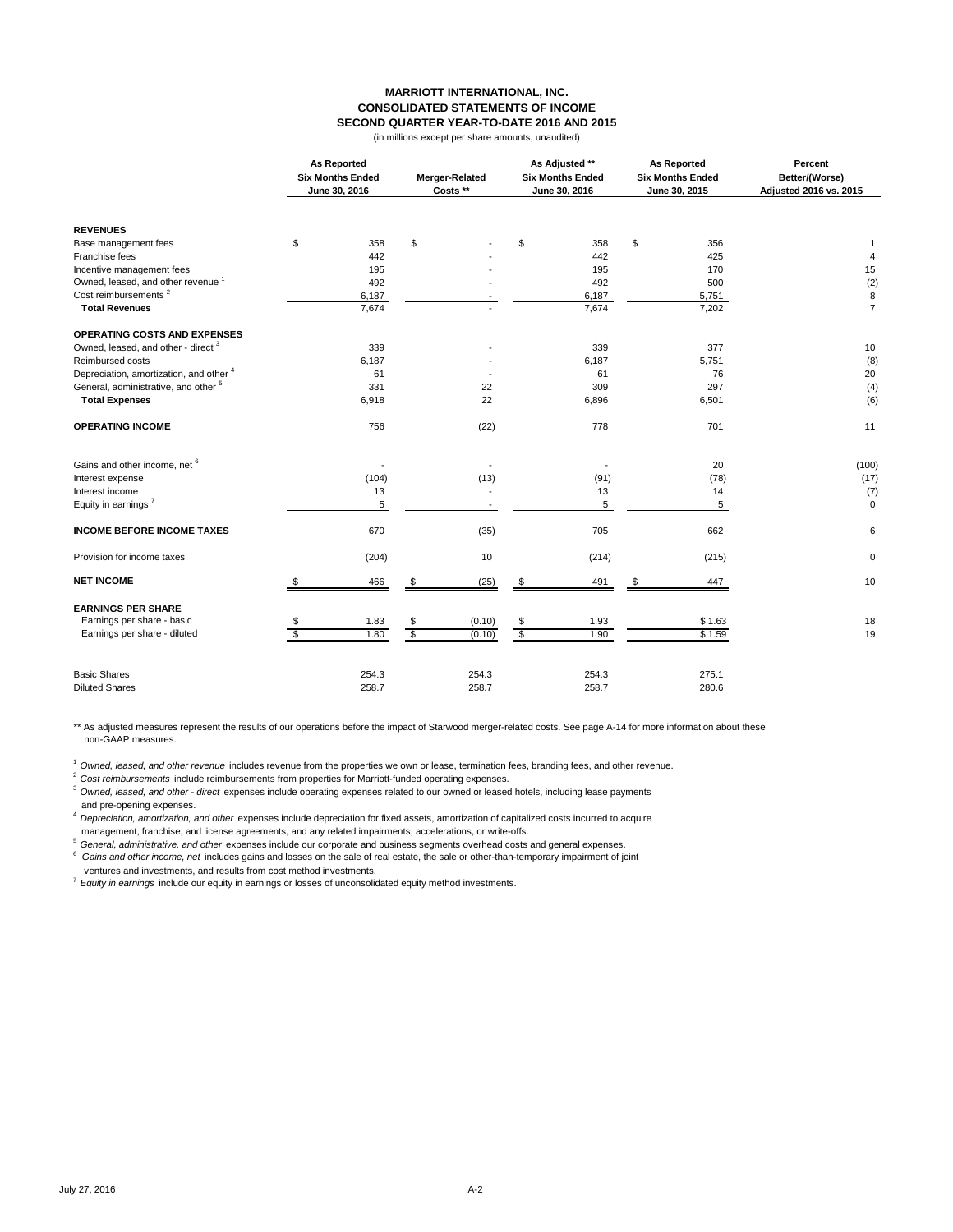## **MARRIOTT INTERNATIONAL, INC. TOTAL LODGING PRODUCTS**

|                                          |                | <b>Number of Properties</b> |                          |               | <b>Number of Rooms</b> |                   |
|------------------------------------------|----------------|-----------------------------|--------------------------|---------------|------------------------|-------------------|
| <b>Brand</b>                             | June 30, 2016  | June 30, 2015               | vs. June 30, 2015        | June 30, 2016 | June 30, 2015          | vs. June 30, 2015 |
| <b>North American Full-Service</b>       |                |                             |                          |               |                        |                   |
| <b>Marriott Hotels</b>                   | 365            | 364                         | 1                        | 147,935       | 146,874                | 1,061             |
| Renaissance Hotels                       | 84             | 81                          | 3                        | 28,038        | 28,322                 | (284)             |
| <b>Autograph Collection Hotels</b>       | 60             | 49                          | 11                       | 13,714        | 11,562                 | 2,152             |
| Gaylord Hotels                           | 5              | 5                           | ÷.                       | 8,098         | 8,098                  |                   |
| Delta Hotels and Resorts                 | 37             | 37                          |                          | 9,784         | 9,595                  | 189               |
| The Ritz-Carlton Hotels                  | 40             | 40                          | ٠                        | 11,839        | 11,691                 | 148               |
| The Ritz-Carlton Residences              | 33             | 32                          | 1                        | 4,056         | 3,812                  | 244               |
| <b>EDITION Hotels</b>                    | $\overline{2}$ | $\overline{2}$              | ÷.                       | 567           | 568                    | (1)               |
| <b>EDITION Residences</b>                | 1              | 1                           | ٠                        | 25            | 25                     |                   |
| North American Limited-Service           |                |                             |                          |               |                        |                   |
| Courtyard                                | 936            | 895                         | 41                       | 131,647       | 126,409                | 5,238             |
| Residence Inn                            | 703            | 681                         | 22                       | 86,088        | 83,227                 | 2,861             |
| <b>TownePlace Suites</b>                 | 288            | 260                         | 28                       | 28,954        | 26,111                 | 2,843             |
| Fairfield Inn & Suites                   | 793            | 743                         | 50                       | 72,856        | 68,375                 | 4,481             |
| SpringHill Suites                        | 349            | 327                         | 22                       | 41,497        | 38,652                 | 2,845             |
| AC Hotels by Marriott <sup>1</sup>       | 8              | 5                           | 3                        | 1,352         | 911                    | 441               |
| Moxy Hotels                              | 2              |                             | $\overline{2}$           | 294           |                        | 294               |
| International                            |                |                             |                          |               |                        |                   |
| <b>Marriott Hotels</b>                   | 247            | 228                         | 19                       | 75,684        | 69,892                 | 5.792             |
| <b>Marriott Executive Apartments</b>     | 27             | 27                          |                          | 4,131         | 4,149                  | (18)              |
| Renaissance Hotels                       | 78             | 78                          | ٠                        | 23,913        | 24,361                 | (448)             |
| Autograph Collection Hotels <sup>1</sup> | 42             | 37                          | 5                        | 10,223        | 9,428                  | 795               |
| Protea Hotels                            | 97             | 105                         | (8)                      | 9,284         | 9,864                  | (580)             |
| The Ritz-Carlton Hotels                  | 52             | 48                          | 4                        | 14,686        | 14,057                 | 629               |
| The Ritz-Carlton Serviced Apartments     | 4              | $\overline{4}$              |                          | 579           | 579                    |                   |
| The Ritz-Carlton Residences              | 8              | 8                           |                          | 416           | 416                    |                   |
| <b>Bulgari Hotels &amp; Resorts</b>      | 3              | 3                           |                          | 202           | 202                    |                   |
| <b>Bulgari Residences</b>                | 1              | $\mathbf{1}$                | $\overline{\phantom{a}}$ | 5             | 5                      |                   |
| <b>EDITION Hotels</b>                    | $\overline{2}$ | $\overline{2}$              |                          | 251           | 251                    |                   |
| Courtyard                                | 127            | 107                         | 20                       | 25,753        | 21,374                 | 4,379             |
| Residence Inn                            | $\overline{7}$ | $\overline{7}$              |                          | 717           | 717                    |                   |
| Fairfield Inn & Suites                   | 8              | $\overline{4}$              | 4                        | 1,234         | 622                    | 612               |
| AC Hotels by Marriott <sup>1</sup>       | 83             | 77                          | 6                        | 10,277        | 9,448                  | 829               |
| Moxy Hotels                              | $\overline{2}$ | $\mathbf{1}$                | 1                        | 414           | 162                    | 252               |
| Timeshare <sup>2</sup>                   | 60             | 58                          | $\overline{2}$           | 12,889        | 12,876                 | 13                |
| <b>Total Lodging</b>                     | 4,554          | 4,317                       | 237                      | 777,402       | 742,635                | 34,767            |

<sup>1</sup> Results for all AC Hotels by Marriott properties and five Autograph Collection properties are presented in the "Equity in earnings" caption of our Consolidated Statements of Income.

<sup>2</sup> Timeshare property and room counts are as of June 17, 2016 and June 19, 2015, the end of Marriott Vacation Worldwide's second quarter for 2016 and 2015, respectively.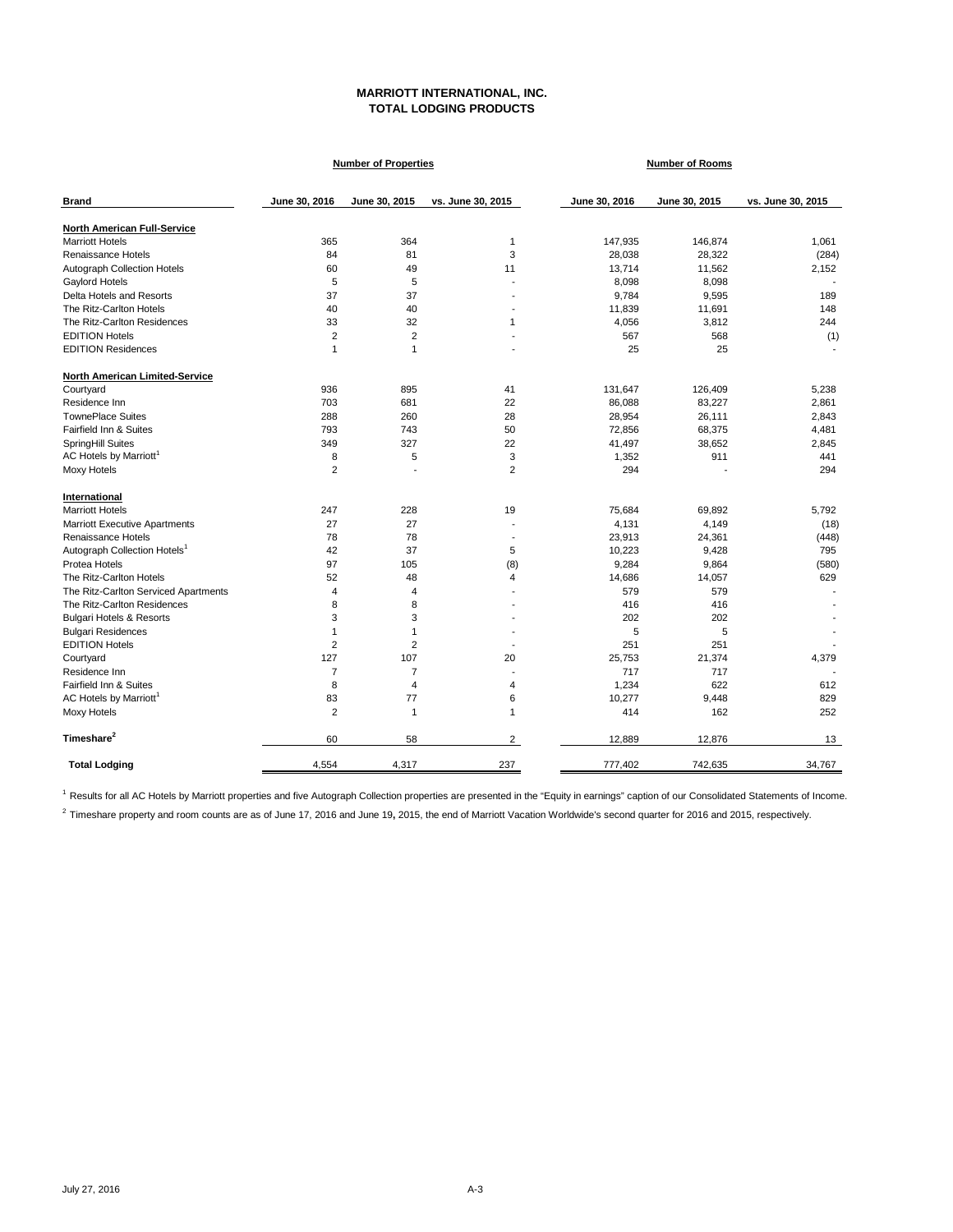# **MARRIOTT INTERNATIONAL, INC.**

**KEY LODGING STATISTICS**

**Constant \$**

#### **Comparable Company-Operated International Properties<sup>1</sup>**

|                                  | Three Months Ended June 30, 2016 and June 30, 2015 |               |       |          |      |                           |          |  |  |  |
|----------------------------------|----------------------------------------------------|---------------|-------|----------|------|---------------------------|----------|--|--|--|
|                                  |                                                    | <b>REVPAR</b> |       |          |      | <b>Average Daily Rate</b> |          |  |  |  |
| Region                           | 2016                                               | vs. 2015      | 2016  | vs. 2015 |      | 2016                      | vs. 2015 |  |  |  |
| Caribbean & Latin America        | \$153.47                                           | $-2.6%$       | 70.2% | $-1.7%$  | pts. | \$218.68                  | $-0.1%$  |  |  |  |
| Europe                           | \$121.50                                           | 2.5%          | 76.7% | $-0.3%$  | pts. | \$158.42                  | 2.9%     |  |  |  |
| Middle East & Africa             | \$87.07                                            | $-7.1%$       | 61.0% | $-2.1%$  | pts. | \$142.68                  | $-3.8%$  |  |  |  |
| Asia Pacific                     | \$106.95                                           | 5.2%          | 74.8% | 4.2%     | pts. | \$142.97                  | $-0.7%$  |  |  |  |
| Total International <sup>2</sup> | \$112.91                                           | 1.1%          | 72.3% | 0.8%     | pts. | \$156.25                  | $-0.1%$  |  |  |  |
| Worldwide <sup>4</sup>           | \$134.89                                           | 2.8%          | 77.1% | 1.3%     | pts. | \$174.92                  | 1.1%     |  |  |  |

#### **Comparable Systemwide International Properties<sup>1</sup>**

|                                  | Three Months Ended June 30, 2016 and June 30, 2015 |          |       |           |      |                           |          |  |  |  |
|----------------------------------|----------------------------------------------------|----------|-------|-----------|------|---------------------------|----------|--|--|--|
|                                  | <b>REVPAR</b>                                      |          |       | Occupancy |      | <b>Average Daily Rate</b> |          |  |  |  |
| Region                           | 2016                                               | vs. 2015 | 2016  | vs. 2015  |      | 2016                      | vs. 2015 |  |  |  |
| Caribbean & Latin America        | \$144.97                                           | $-0.7%$  | 69.2% | $-0.7%$   | pts. | \$209.44                  | 0.2%     |  |  |  |
| Europe                           | \$114.17                                           | 3.4%     | 74.1% | 0.3%      | pts. | \$154.18                  | 2.9%     |  |  |  |
| Middle East & Africa             | \$81.66                                            | $-5.9%$  | 60.5% | $-2.1%$   | pts. | \$135.01                  | $-2.6%$  |  |  |  |
| Asia Pacific                     | \$113.21                                           | 5.7%     | 75.5% | 3.7%      | pts. | \$149.94                  | 0.5%     |  |  |  |
| Total International <sup>3</sup> | \$113.53                                           | 1.9%     | 71.4% | 0.7%      | pts. | \$159.03                  | 0.9%     |  |  |  |
| <b>Worldwide</b> <sup>5</sup>    | \$118.97                                           | 2.9%     | 77.1% | 0.8%      | pts. | \$154.25                  | 1.9%     |  |  |  |

 $1$  International includes properties located outside the United States and Canada, except for Worldwide which includes

the United States and Canada.

 $^2$ Includes Marriott Hotels, Renaissance Hotels, Autograph Collection Hotels, Protea Hotels, The Ritz-Carlton, Bulgari, EDITION, Residence Inn,  $\Box$ Courtyard, Fairfield Inn & Suites, and AC Hotels by Marriott.

 $^3$ Includes Marriott Hotels, Renaissance Hotels, Autograph Collection Hotels, Protea Hotels, The Ritz-Carlton, Bulgari, EDITION, Residence Inn,  $\Box$ Courtyard, Fairfield Inn & Suites, AC Hotels by Marriott, and Moxy Hotels.

4 Includes Marriott Hotels, Renaissance Hotels, Autograph Collection Hotels, Gaylord Hotels, Protea Hotels, The Ritz-Carlton, Bulgari, EDITION, Residence Inn, Courtyard, Fairfield Inn & Suites, TownePlace Suites, SpringHill Suites, and AC Hotels by Marriott.

<sup>5</sup> Includes Marriott Hotels, Renaissance Hotels, Autograph Collection Hotels, Gaylord Hotels, Protea Hotels, The Ritz-Carlton, Bulgari, EDITION, Residence Inn, Courtyard, Fairfield Inn & Suites, TownePlace Suites, SpringHill Suites, AC Hotels by Marriott, and Moxy Hotels.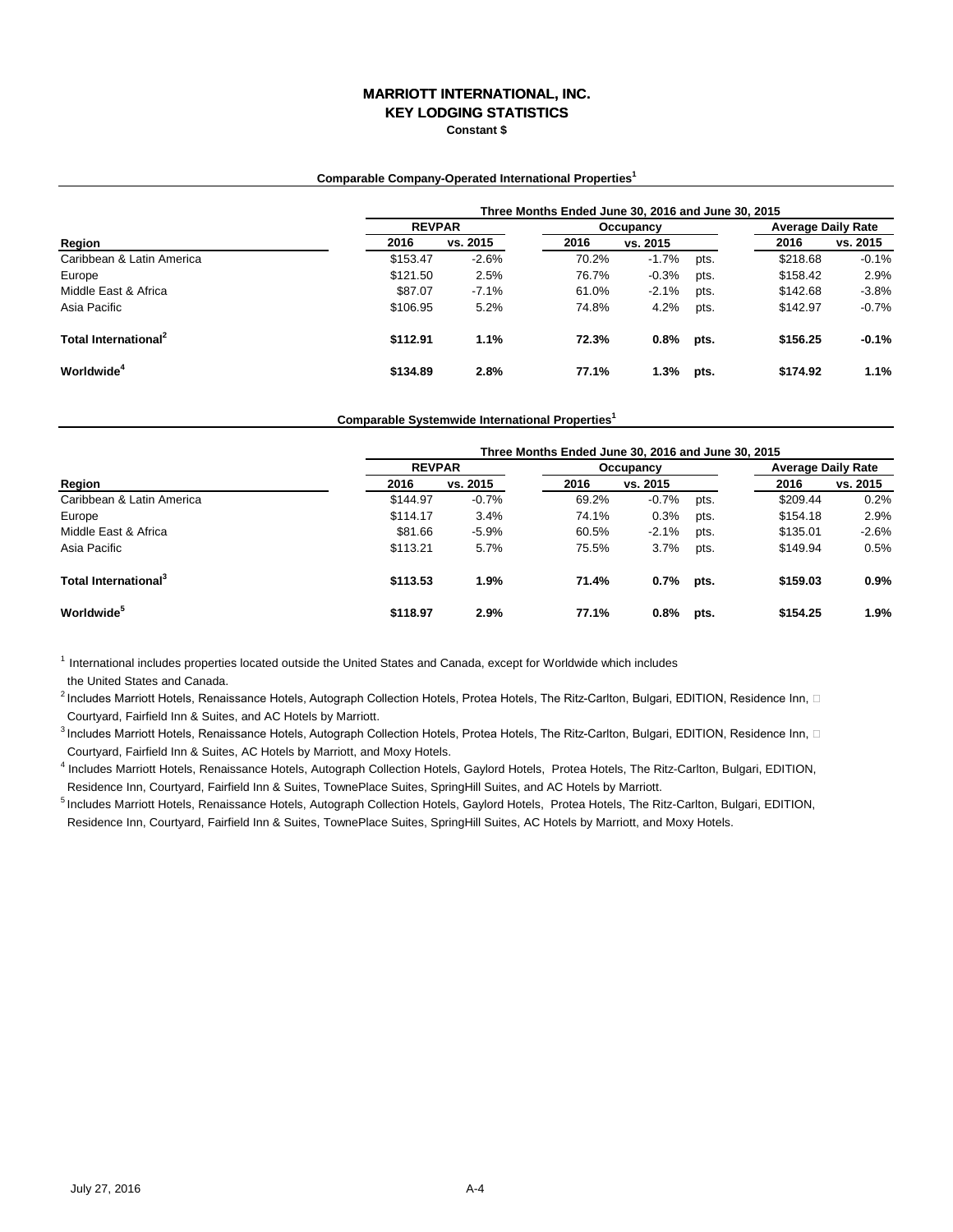## **MARRIOTT INTERNATIONAL, INC. KEY LODGING STATISTICS Constant \$**

#### **Comparable Company-Operated International Properties<sup>1</sup>**

|                                  | Six Months Ended June 30, 2016 and June 30, 2015 |          |       |           |      |          |                           |  |  |  |  |
|----------------------------------|--------------------------------------------------|----------|-------|-----------|------|----------|---------------------------|--|--|--|--|
|                                  | <b>REVPAR</b>                                    |          |       | Occupancy |      |          | <b>Average Daily Rate</b> |  |  |  |  |
| Region                           | 2016                                             | vs. 2015 | 2016  | vs. 2015  |      | 2016     | vs. 2015                  |  |  |  |  |
| Caribbean & Latin America        | \$183.34                                         | 1.8%     | 72.6% | $-1.0%$   | pts. | \$252.69 | 3.2%                      |  |  |  |  |
| Europe                           | \$106.12                                         | 2.4%     | 70.4% | $-0.5%$   | pts. | \$150.76 | 3.1%                      |  |  |  |  |
| Middle East & Africa             | \$99.27                                          | $-4.9%$  | 65.4% | $-0.7%$   | pts. | \$151.71 | $-3.9%$                   |  |  |  |  |
| Asia Pacific                     | \$107.31                                         | 6.0%     | 72.9% | 4.2%      | pts. | \$147.16 | $-0.2%$                   |  |  |  |  |
| Total International <sup>2</sup> | \$113.41                                         | 2.2%     | 70.6% | 1.1%      | pts. | \$160.71 | 0.5%                      |  |  |  |  |
| Worldwide <sup>4</sup>           | \$130.26                                         | 3.1%     | 74.0% | 1.1%      | pts. | \$175.91 | 1.6%                      |  |  |  |  |

**Comparable Systemwide International Properties<sup>1</sup>**

|                                  | Six Months Ended June 30, 2016 and June 30, 2015 |          |           |          |                           |          |          |  |  |  |
|----------------------------------|--------------------------------------------------|----------|-----------|----------|---------------------------|----------|----------|--|--|--|
| Region                           | <b>REVPAR</b>                                    |          | Occupancy |          | <b>Average Daily Rate</b> |          |          |  |  |  |
|                                  | 2016                                             | vs. 2015 | 2016      | vs. 2015 |                           | 2016     | vs. 2015 |  |  |  |
| Caribbean & Latin America        | \$156.18                                         | 1.8%     | 68.7%     | $-0.1%$  | pts.                      | \$227.30 | 1.9%     |  |  |  |
| Europe                           | \$99.18                                          | 3.1%     | 67.6%     | 0.1%     | pts.                      | \$146.72 | 2.9%     |  |  |  |
| Middle East & Africa             | \$92.00                                          | $-3.8%$  | 64.3%     | $-0.7%$  | pts.                      | \$142.97 | $-2.7%$  |  |  |  |
| Asia Pacific                     | \$112.33                                         | 6.5%     | 73.7%     | 3.9%     | pts.                      | \$152.52 | 0.9%     |  |  |  |
| Total International <sup>3</sup> | \$111.22                                         | 2.7%     | 69.0%     | 1.0%     | pts.                      | \$161.20 | 1.2%     |  |  |  |
| <b>Worldwide</b> <sup>5</sup>    | \$112.45                                         | 2.8%     | 73.2%     | 0.5%     | pts.                      | \$153.53 | 2.2%     |  |  |  |

 $<sup>1</sup>$  International includes properties located outside the United States and Canada, except for Worldwide which includes</sup> the United States and Canada.

 $^2$ Includes Marriott Hotels, Renaissance Hotels, Autograph Collection Hotels, Protea Hotels, The Ritz-Carlton, Bulgari, EDITION, Residence Inn,  $\Box$ Courtyard, Fairfield Inn & Suites, and AC Hotels by Marriott.

 $^3$ Includes Marriott Hotels, Renaissance Hotels, Autograph Collection Hotels, Protea Hotels, The Ritz-Carlton, Bulgari, EDITION, Residence Inn,  $\Box$ Courtyard, Fairfield Inn & Suites, AC Hotels by Marriott, and Moxy Hotels.

4 Includes Marriott Hotels, Renaissance Hotels, Autograph Collection Hotels, Gaylord Hotels, Protea Hotels, The Ritz-Carlton, Bulgari, EDITION, Residence Inn, Courtyard, Fairfield Inn & Suites, TownePlace Suites, SpringHill Suites, and AC Hotels by Marriott.

5 Includes Marriott Hotels, Renaissance Hotels, Autograph Collection Hotels, Gaylord Hotels, Protea Hotels, The Ritz-Carlton, Bulgari, EDITION, Residence Inn, Courtyard, Fairfield Inn & Suites, TownePlace Suites, SpringHill Suites, AC Hotels by Marriott, and Moxy Hotels.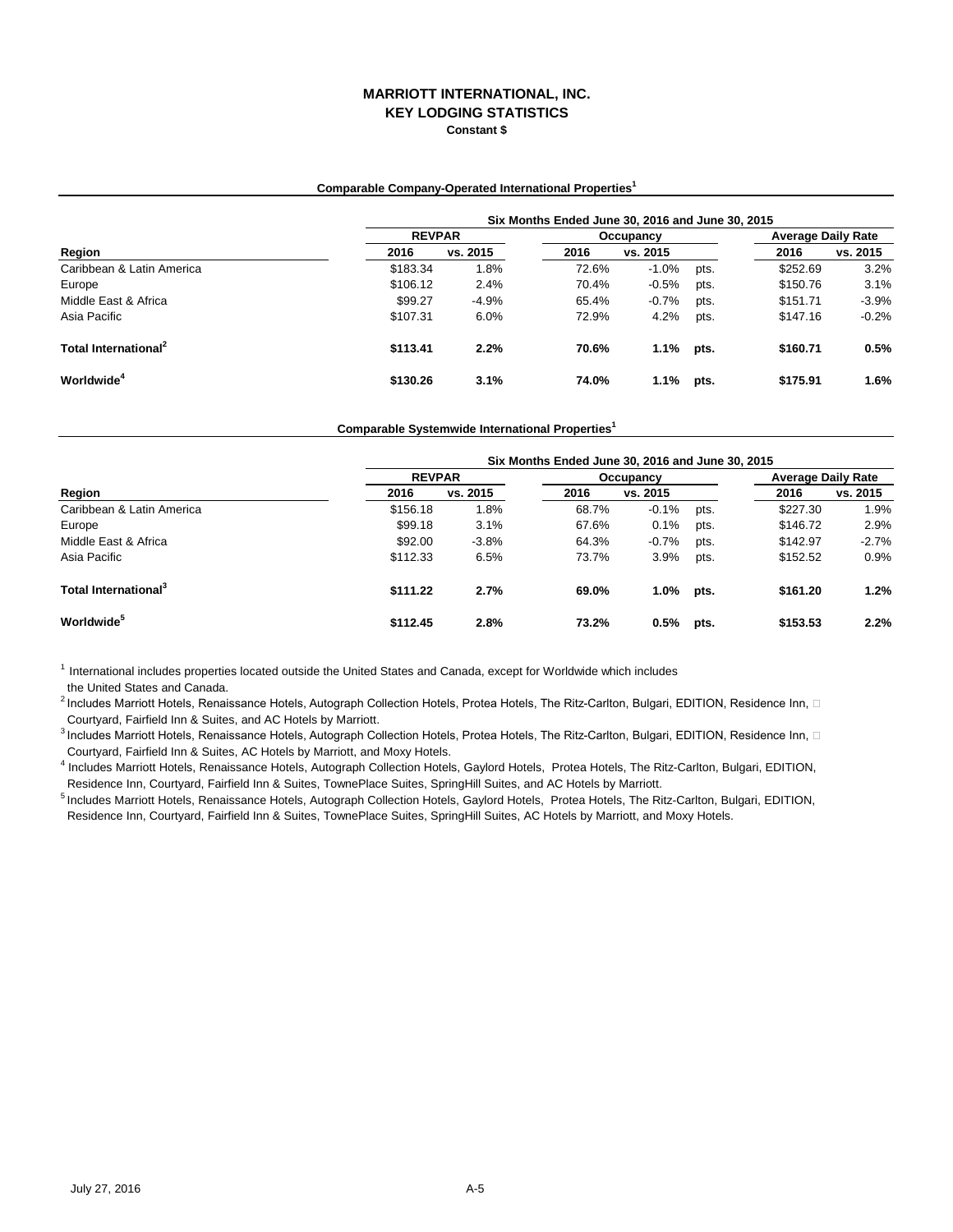## **MARRIOTT INTERNATIONAL, INC. KEY LODGING STATISTICS Constant \$**

#### **Comparable Company-Operated North American Properties**

|                                                       | Three Months Ended June 30, 2016 and June 30, 2015 |          |       |           |                           |          |          |  |  |  |
|-------------------------------------------------------|----------------------------------------------------|----------|-------|-----------|---------------------------|----------|----------|--|--|--|
|                                                       | <b>REVPAR</b>                                      |          |       | Occupancy | <b>Average Daily Rate</b> |          |          |  |  |  |
| <b>Brand</b>                                          | 2016                                               | vs. 2015 | 2016  | vs. 2015  |                           | 2016     | vs. 2015 |  |  |  |
| <b>Marriott Hotels</b>                                | \$165.48                                           | 3.2%     | 80.8% | 1.5%      | pts.                      | \$204.79 | $1.2\%$  |  |  |  |
| Renaissance Hotels                                    | \$160.06                                           | 7.6%     | 82.1% | 3.0%      | pts.                      | \$194.98 | 3.7%     |  |  |  |
| The Ritz-Carlton                                      | \$257.21                                           | 1.5%     | 74.5% | 1.0%      | pts.                      | \$345.03 | 0.2%     |  |  |  |
| Composite North American Full-Service <sup>1</sup>    | \$172.97                                           | 3.8%     | 80.1% | 1.8%      | pts.                      | \$215.97 | 1.4%     |  |  |  |
| Courtyard                                             | \$113.81                                           | 3.4%     | 78.6% | 1.4%      | pts.                      | \$144.88 | 1.5%     |  |  |  |
| SpringHill Suites                                     | \$107.94                                           | 3.2%     | 82.2% | $1.3\%$   | pts.                      | \$131.25 | 1.5%     |  |  |  |
| Residence Inn                                         | \$125.64                                           | 3.0%     | 82.5% | 0.7%      | pts.                      | \$152.21 | 2.1%     |  |  |  |
| <b>TownePlace Suites</b>                              | \$86.56                                            | 4.3%     | 81.0% | 0.2%      | pts.                      | \$106.92 | 4.0%     |  |  |  |
| Composite North American Limited-Service <sup>2</sup> | \$115.38                                           | 3.3%     | 79.9% | 1.2%      | pts.                      | \$144.35 | 1.7%     |  |  |  |
| Composite - All <sup>3</sup>                          | \$148.04                                           | 3.6%     | 80.0% | 1.6%      | pts.                      | \$185.01 | 1.6%     |  |  |  |

#### **Comparable Systemwide North American Properties**

|                                                             | Three Months Ended June 30, 2016 and June 30, 2015 |          |       |           |      |                           |          |  |  |  |
|-------------------------------------------------------------|----------------------------------------------------|----------|-------|-----------|------|---------------------------|----------|--|--|--|
|                                                             | <b>REVPAR</b>                                      |          |       | Occupancy |      | <b>Average Daily Rate</b> |          |  |  |  |
| <b>Brand</b>                                                | 2016                                               | vs. 2015 | 2016  | vs. 2015  |      | 2016                      | vs. 2015 |  |  |  |
| <b>Marriott Hotels</b>                                      | \$141.10                                           | 3.4%     | 77.7% | 1.3%      | pts. | \$181.68                  | 1.6%     |  |  |  |
| Renaissance Hotels                                          | \$138.49                                           | 6.1%     | 79.7% | 2.0%      | pts. | \$173.84                  | 3.5%     |  |  |  |
| <b>Autograph Collection Hotels</b>                          | \$182.88                                           | 2.4%     | 78.5% | 0.6%      | pts. | \$233.04                  | 1.6%     |  |  |  |
| The Ritz-Carlton                                            | \$257.21                                           | 1.5%     | 74.5% | 1.0%      | pts. | \$345.03                  | 0.2%     |  |  |  |
| Composite North American Full-Service <sup>1</sup>          | \$149.68                                           | 3.7%     | 77.9% | 1.4%      | pts. | \$192.26                  | 1.8%     |  |  |  |
| Courtyard                                                   | \$111.32                                           | 3.2%     | 78.1% | 0.7%      | pts. | \$142.56                  | 2.3%     |  |  |  |
| Fairfield Inn & Suites                                      | \$84.92                                            | 1.4%     | 74.7% | $-0.4%$   | pts. | \$113.62                  | 2.0%     |  |  |  |
| SpringHill Suites                                           | \$98.90                                            | 3.6%     | 79.5% | 1.0%      | pts. | \$124.40                  | 2.3%     |  |  |  |
| Residence Inn                                               | \$120.63                                           | 2.6%     | 83.1% | 0.3%      | pts. | \$145.15                  | 2.3%     |  |  |  |
| <b>TownePlace Suites</b>                                    | \$85.04                                            | 4.4%     | 79.7% | 1.1%      | pts. | \$106.68                  | 2.9%     |  |  |  |
| <b>Composite North American Limited-Service<sup>4</sup></b> | \$105.09                                           | 2.8%     | 78.9% | 0.4%      | pts. | \$133.15                  | 2.3%     |  |  |  |
| Composite - All <sup>5</sup>                                | \$120.33                                           | 3.2%     | 78.6% | 0.8%      | pts. | \$153.17                  | 2.2%     |  |  |  |

<sup>1</sup> Includes Marriott Hotels, Renaissance Hotels, Autograph Collection Hotels, Gaylord Hotels, The Ritz-Carlton, and EDITION.

<sup>2</sup> Includes Residence Inn, Courtyard, Fairfield Inn & Suites, TownePlace Suites, and SpringHill Suites.

3 Includes Marriott Hotels, Renaissance Hotels, Autograph Collection Hotels, Gaylord Hotels, The Ritz-Carlton, EDITION,

Residence Inn, Courtyard, Fairfield Inn & Suites, TownePlace Suites, and SpringHill Suites.

4 Includes Residence Inn, Courtyard, Fairfield Inn & Suites, TownePlace Suites, SpringHill Suites, and AC Hotels by Marriott.

<sup>5</sup> Includes Marriott Hotels, Renaissance Hotels, Autograph Collection Hotels, Gaylord Hotels, The Ritz-Carlton, EDITION, Residence Inn, Courtyard, Fairfield Inn & Suites, TownePlace Suites, SpringHill Suites, and AC Hotels by Marriott.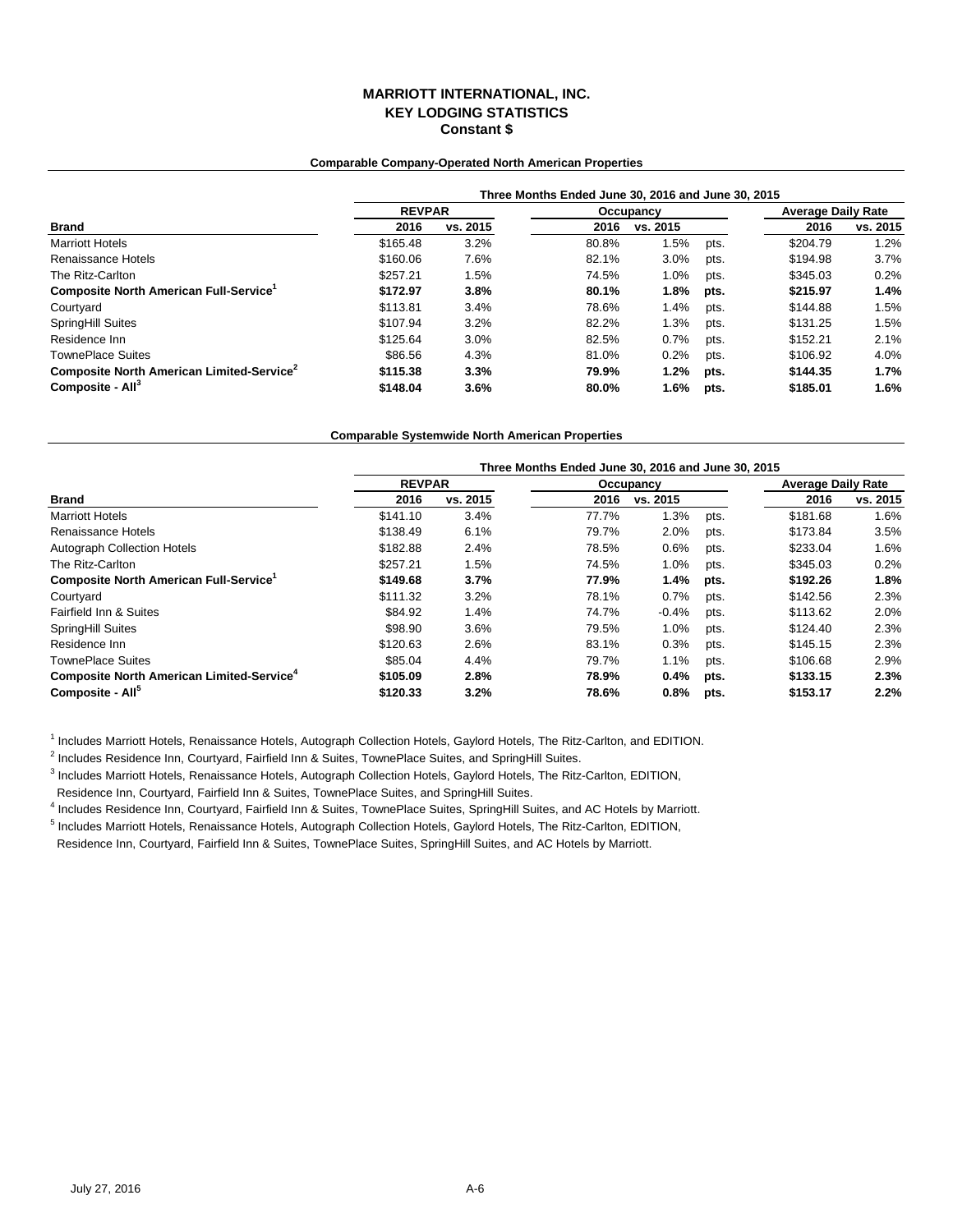## **MARRIOTT INTERNATIONAL, INC. KEY LODGING STATISTICS Constant \$**

#### **Comparable Company-Operated North American Properties**

|                                                       | Six Months Ended June 30, 2016 and June 30, 2015 |          |       |           |                           |          |          |  |  |  |
|-------------------------------------------------------|--------------------------------------------------|----------|-------|-----------|---------------------------|----------|----------|--|--|--|
|                                                       | <b>REVPAR</b>                                    |          |       | Occupancy | <b>Average Daily Rate</b> |          |          |  |  |  |
| <b>Brand</b>                                          | 2016                                             | vs. 2015 | 2016  | vs. 2015  |                           | 2016     | vs. 2015 |  |  |  |
| <b>Marriott Hotels</b>                                | \$155.15                                         | 3.3%     | 76.9% | 1.1%      | pts.                      | \$201.82 | 1.8%     |  |  |  |
| Renaissance Hotels                                    | \$150.75                                         | 4.8%     | 78.6% | 1.1%      | pts.                      | \$191.71 | 3.4%     |  |  |  |
| The Ritz-Carlton                                      | \$268.08                                         | 3.9%     | 73.4% | 1.4%      | pts.                      | \$365.46 | 2.0%     |  |  |  |
| Composite North American Full-Service <sup>1</sup>    | \$165.25                                         | 3.7%     | 76.6% | $1.2\%$   | pts.                      | \$215.86 | 2.0%     |  |  |  |
| Courtyard                                             | \$105.85                                         | 3.3%     | 74.0% | 1.0%      | pts.                      | \$143.00 | 1.9%     |  |  |  |
| <b>SpringHill Suites</b>                              | \$100.56                                         | 3.8%     | 77.7% | 1.8%      | pts.                      | \$129.48 | 1.3%     |  |  |  |
| Residence Inn                                         | \$118.06                                         | 3.0%     | 78.8% | 0.3%      | pts.                      | \$149.87 | 2.6%     |  |  |  |
| <b>TownePlace Suites</b>                              | \$77.41                                          | 3.4%     | 73.7% | 0.1%      | pts.                      | \$105.09 | 3.2%     |  |  |  |
| Composite North American Limited-Service <sup>2</sup> | \$107.71                                         | 3.3%     | 75.6% | $0.9\%$   | pts.                      | \$142.52 | 2.1%     |  |  |  |
| Composite - All <sup>3</sup>                          | \$140.34                                         | 3.5%     | 76.1% | $1.1\%$   | pts.                      | \$184.35 | 2.1%     |  |  |  |

#### **Comparable Systemwide North American Properties**

|                                                             | Six Months Ended June 30, 2016 and June 30, 2015 |          |       |           |      |                           |          |  |  |  |
|-------------------------------------------------------------|--------------------------------------------------|----------|-------|-----------|------|---------------------------|----------|--|--|--|
|                                                             | <b>REVPAR</b>                                    |          |       | Occupancy |      | <b>Average Daily Rate</b> |          |  |  |  |
| Brand                                                       | 2016                                             | vs. 2015 | 2016  | vs. 2015  |      | 2016                      | vs. 2015 |  |  |  |
| <b>Marriott Hotels</b>                                      | \$133.46                                         | 3.1%     | 73.7% | 0.7%      | pts. | \$181.09                  | 2.1%     |  |  |  |
| Renaissance Hotels                                          | \$130.42                                         | 3.9%     | 75.9% | 0.6%      | pts. | \$171.82                  | 3.0%     |  |  |  |
| <b>Autograph Collection Hotels</b>                          | \$175.75                                         | 2.6%     | 76.3% | 1.0%      | pts. | \$230.42                  | 1.2%     |  |  |  |
| The Ritz-Carlton                                            | \$268.08                                         | 3.9%     | 73.4% | 1.4%      | pts. | \$365.46                  | 2.0%     |  |  |  |
| Composite North American Full-Service <sup>1</sup>          | \$143.02                                         | 3.3%     | 74.2% | 0.8%      | pts. | \$192.79                  | 2.2%     |  |  |  |
| Courtyard                                                   | \$102.92                                         | 2.9%     | 73.5% | 0.4%      | pts. | \$139.96                  | 2.3%     |  |  |  |
| Fairfield Inn & Suites                                      | \$76.83                                          | 1.0%     | 69.6% | $-0.7%$   | pts. | \$110.38                  | 2.0%     |  |  |  |
| SpringHill Suites                                           | \$91.36                                          | 2.4%     | 75.0% | 0.2%      | pts. | \$121.78                  | 2.1%     |  |  |  |
| Residence Inn                                               | \$112.26                                         | 2.4%     | 78.9% | $-0.1%$   | pts. | \$142.26                  | 2.6%     |  |  |  |
| <b>TownePlace Suites</b>                                    | \$79.06                                          | 3.3%     | 75.1% | 0.6%      | pts. | \$105.30                  | 2.4%     |  |  |  |
| <b>Composite North American Limited-Service<sup>4</sup></b> | \$97.04                                          | 2.4%     | 74.4% | 0.1%      | pts. | \$130.51                  | 2.3%     |  |  |  |
| Composite - All <sup>5</sup>                                | \$112.75                                         | 2.8%     | 74.3% | 0.3%      | pts. | \$151.76                  | 2.4%     |  |  |  |

<sup>1</sup> Includes Marriott Hotels, Renaissance Hotels, Autograph Collection Hotels, Gaylord Hotels, The Ritz-Carlton, and EDITION.

<sup>2</sup> Includes Residence Inn, Courtyard, Fairfield Inn & Suites, TownePlace Suites, and SpringHill Suites.

3 Includes Marriott Hotels, Renaissance Hotels, Autograph Collection Hotels, Gaylord Hotels, The Ritz-Carlton, EDITION,

Residence Inn, Courtyard, Fairfield Inn & Suites, TownePlace Suites, and SpringHill Suites.

4 Includes Residence Inn, Courtyard, Fairfield Inn & Suites, TownePlace Suites, SpringHill Suites, and AC Hotels by Marriott.

<sup>5</sup> Includes Marriott Hotels, Renaissance Hotels, Autograph Collection Hotels, Gaylord Hotels, The Ritz-Carlton, EDITION, Residence Inn, Courtyard, Fairfield Inn & Suites, TownePlace Suites, SpringHill Suites, and AC Hotels by Marriott.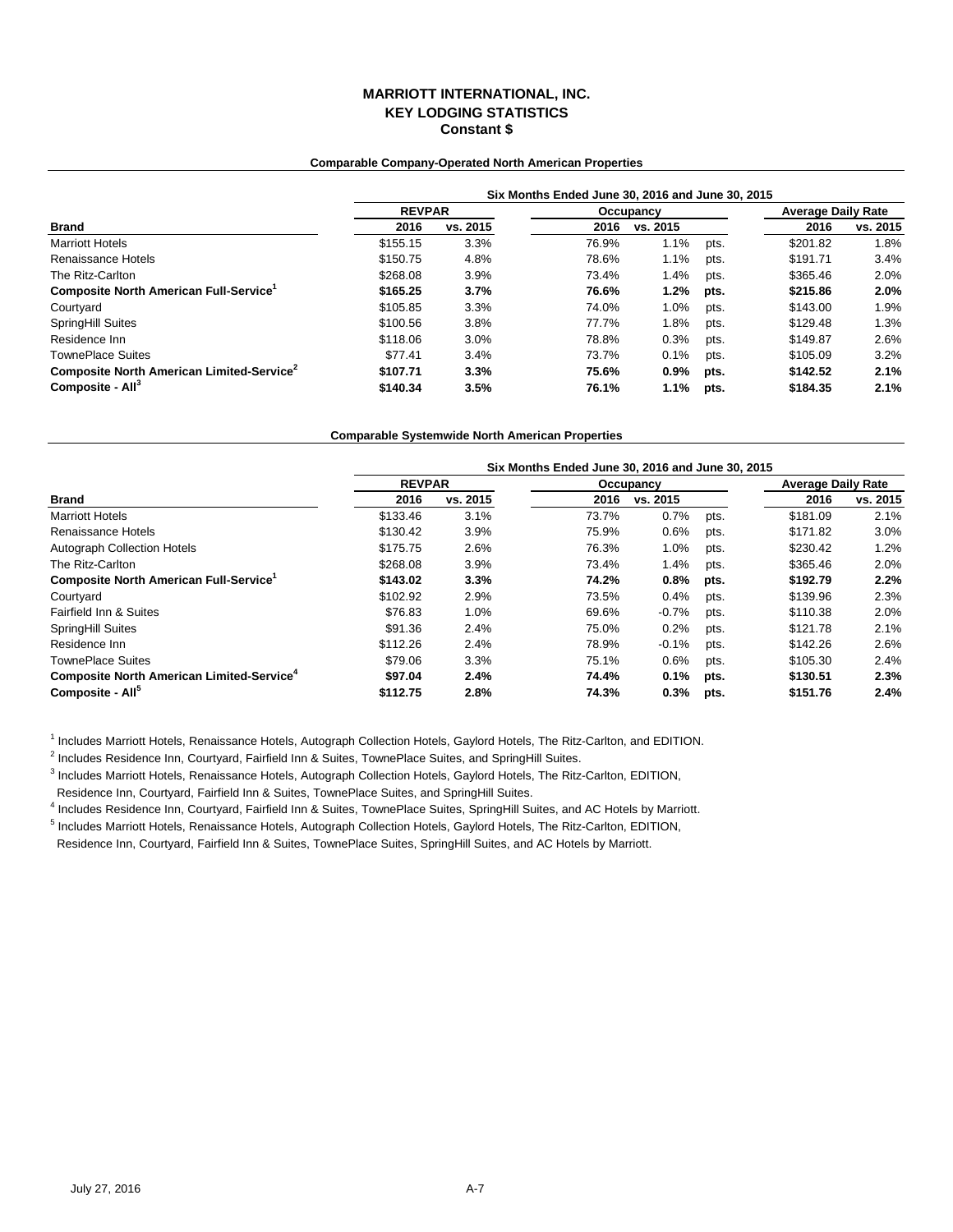#### **MARRIOTT INTERNATIONAL, INC. NON-GAAP FINANCIAL MEASURES ADJUSTED EBITDA**

(\$ in millions)

|                                                                                                           | <b>Fiscal Year 2016</b> |                  |    |                   |    |       |
|-----------------------------------------------------------------------------------------------------------|-------------------------|------------------|----|-------------------|----|-------|
|                                                                                                           |                         | First<br>Quarter |    | Second<br>Quarter |    | Total |
| Net income                                                                                                | \$                      | 219              | \$ | 247               | \$ | 466   |
| Interest expense                                                                                          |                         | 47               |    | 57                |    | 104   |
| Tax provision                                                                                             |                         | 107              |    | 97                |    | 204   |
| Depreciation and amortization                                                                             |                         | 31               |    | 30                |    | 61    |
| Depreciation classified in Reimbursed costs                                                               |                         | 14               |    | 14                |    | 28    |
| Interest expense from unconsolidated joint ventures                                                       |                         |                  |    |                   |    | 2     |
| Depreciation and amortization from unconsolidated joint ventures                                          |                         | 3                |    | 3                 |    | 6     |
| EBITDA <sup>**</sup>                                                                                      |                         | 422              |    | 449               |    | 871   |
| Starwood transaction and transition costs<br>Share-based compensation (including share-based compensation |                         | 8                |    | 14                |    | 22    |
| reimbursed by third-party owners)                                                                         |                         | 28               |    | 31                |    | 59    |
| Adjusted EBITDA **                                                                                        |                         | 458              | £. | 494               |    | 952   |
| Increase over 2015 Quarterly Adjusted EBITDA **                                                           |                         | 7%               |    | 8%                |    | 7%    |

|                                                                                                   | Fiscal Year 2015 |                         |   |                   |    |                  |  |                   |           |
|---------------------------------------------------------------------------------------------------|------------------|-------------------------|---|-------------------|----|------------------|--|-------------------|-----------|
|                                                                                                   |                  | <b>First</b><br>Quarter |   | Second<br>Quarter |    | Third<br>Quarter |  | Fourth<br>Quarter | Total     |
| Net income                                                                                        |                  | 207                     | S | 240               | \$ | 210              |  | 202               | \$<br>859 |
| Interest expense                                                                                  |                  | 36                      |   | 42                |    | 43               |  | 46                | 167       |
| Tax provision                                                                                     |                  | 100                     |   | 115               |    | 99               |  | 82                | 396       |
| Depreciation and amortization                                                                     |                  | 32                      |   | 32                |    | 31               |  | 32                | 127       |
| Depreciation classified in Reimbursed costs                                                       |                  | 14                      |   | 14                |    | 15               |  | 15                | 58        |
| Interest expense from unconsolidated joint ventures                                               |                  |                         |   |                   |    |                  |  |                   | 2         |
| Depreciation and amortization from unconsolidated joint ventures                                  |                  | 3                       |   | 2                 |    | 3                |  | 2                 | 10        |
| EBITDA **                                                                                         |                  | 393                     |   | 445               |    | 402              |  | 379               | 1,619     |
| EDITION impairment charge                                                                         |                  | 12                      |   |                   |    |                  |  |                   | 12        |
| Loss (gain) disposition of real estate                                                            |                  |                         |   | 22                |    |                  |  | (7)               | 15        |
| Gain on redemption of preferred equity ownership interest                                         |                  |                         |   | (41)              |    |                  |  |                   | (41)      |
| Share-based compensation (including share-based compensation<br>reimbursed by third-party owners) |                  | 24                      |   | 31                |    | 29               |  | 29                | 113       |
| Adjusted EBITDA **                                                                                |                  | 429                     |   | 457               |    | 431              |  | 401               | 1,718     |

\*\* Denotes non-GAAP financial measures. Please see page A-14 for information about our reasons for providing these alternative financial measures and the limitations on their use.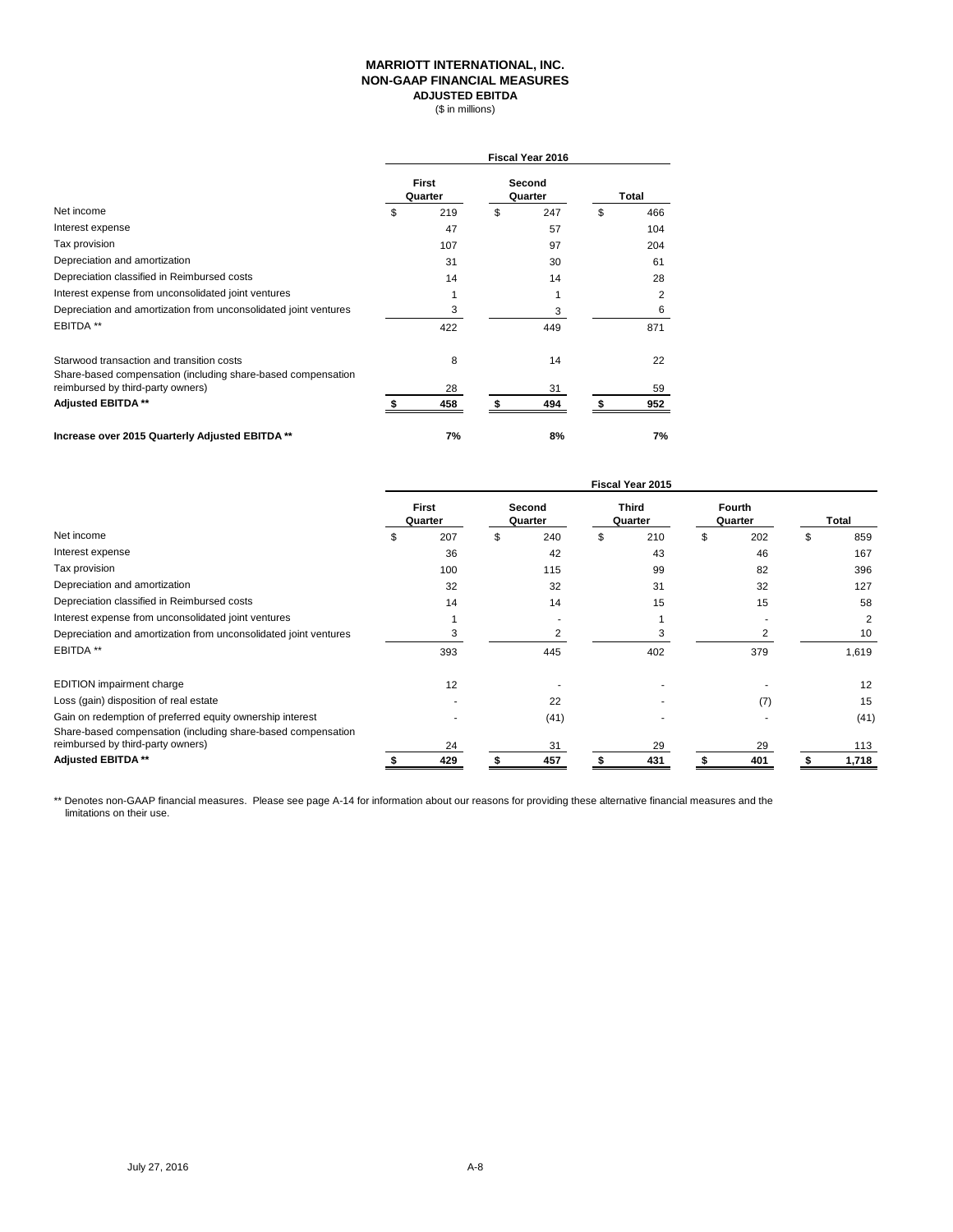## **MARRIOTT INTERNATIONAL, INC. NON-GAAP FINANCIAL MEASURES ADJUSTED EBITDA THIRD QUARTER FORECAST FORECASTED THIRD QUARTER 2016**

(\$ in millions)

|                                                                  |   | Range<br><b>Estimated Adjusted EBITDA</b> | <b>As Reported</b> |                    |    |     |
|------------------------------------------------------------------|---|-------------------------------------------|--------------------|--------------------|----|-----|
|                                                                  |   | <b>Third Quarter 2016</b>                 |                    | Third Quarter 2015 |    |     |
| Operating income                                                 | S | 370                                       | \$                 | 375                | \$ | 339 |
| Gains and other income, net                                      |   | 5                                         |                    | 5                  |    |     |
| Interest income                                                  |   | 12                                        |                    | 12                 |    | 5   |
| Equity in earnings                                               |   | 5                                         |                    | 5                  |    | 8   |
| Depreciation and amortization                                    |   | 35                                        |                    | 35                 |    | 31  |
| Depreciation classified in Reimbursed costs                      |   | 16                                        |                    | 16                 |    | 15  |
| Interest expense from unconsolidated joint ventures              |   |                                           |                    |                    |    |     |
| Depreciation and amortization from unconsolidated joint ventures |   |                                           |                    | 2                  |    | 3   |
|                                                                  |   | 446                                       |                    | 451                |    | 402 |
| Share-based compensation (including share-based compensation     |   |                                           |                    |                    |    |     |
| reimbursed by third-party owners)                                |   | 30                                        |                    | 30                 |    | 29  |
| <b>Adjusted EBITDA **</b>                                        |   | 476                                       | S                  | 481                |    | 431 |
| Increase over Q3 2015 Adjusted EBITDA**                          |   | 10%                                       |                    | 12%                |    |     |

\*\* Denotes non-GAAP financial measures. See page A-14 for information about our reasons for providing these alternative financial measures and the limitations on their use.

<sup>1</sup> Excludes the impact of pending Starwood acquisition, including transaction and transition costs.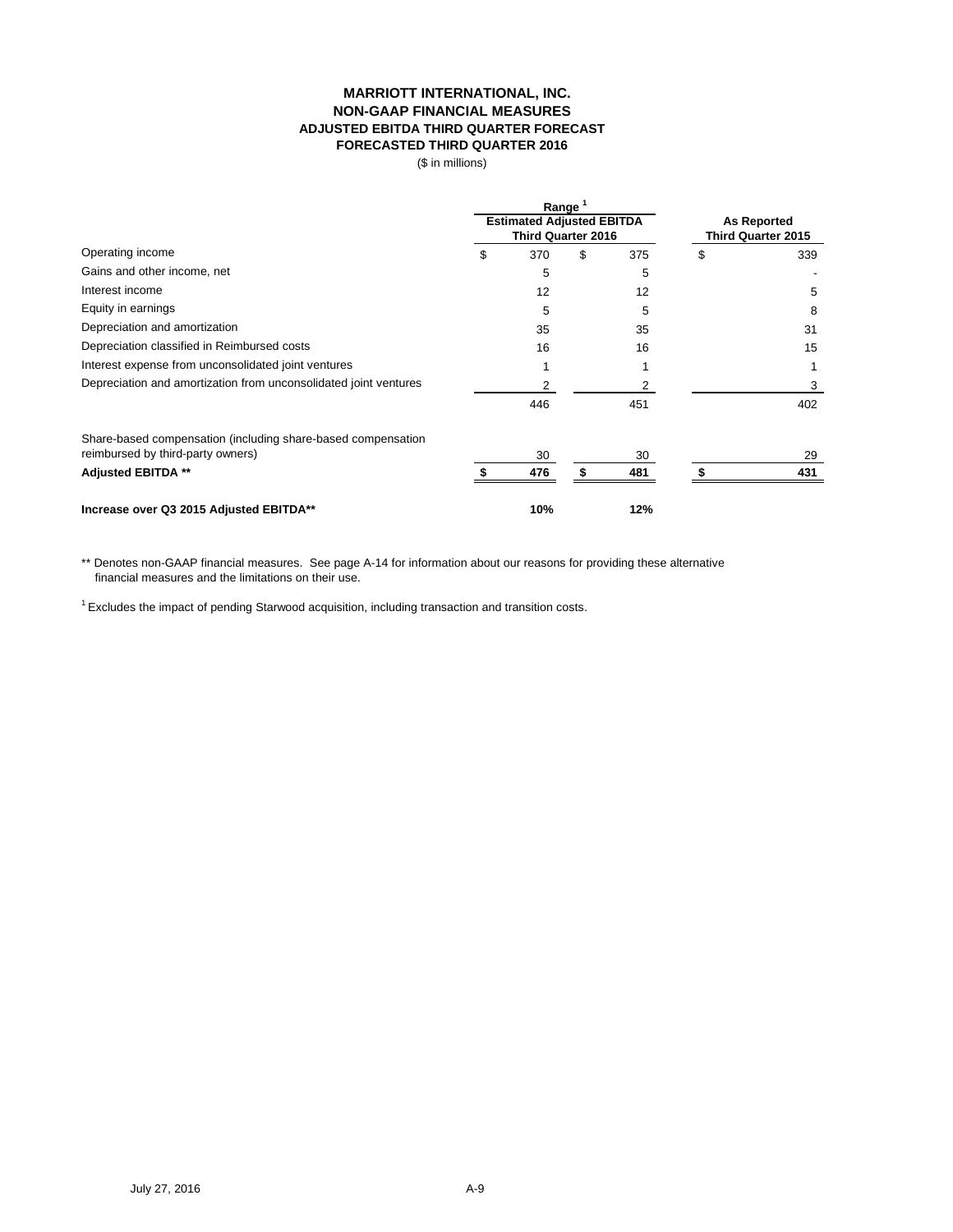#### **MARRIOTT INTERNATIONAL, INC. NON-GAAP FINANCIAL MEASURES ADJUSTED EBITDA FOURTH QUARTER FORECAST FORECASTED FOURTH QUARTER 2016**

(\$ in millions)

|                                                                  | Range                            |                                           |     |    |     |
|------------------------------------------------------------------|----------------------------------|-------------------------------------------|-----|----|-----|
|                                                                  | <b>Estimated Adjusted EBITDA</b> | <b>As Reported</b><br>Fourth Quarter 2015 |     |    |     |
|                                                                  | <b>Fourth Quarter 2016</b>       |                                           |     |    |     |
| Operating income                                                 | \$<br>361                        | \$                                        | 371 | \$ | 310 |
| Gains and other income, net                                      |                                  |                                           |     |    |     |
| Interest income                                                  | 15                               |                                           | 15  |    | 10  |
| Equity in earnings                                               |                                  |                                           |     |    | 3   |
| Depreciation and amortization                                    | 34                               |                                           | 34  |    | 32  |
| Depreciation classified in Reimbursed costs                      | 16                               |                                           | 16  |    | 15  |
| Interest expense from unconsolidated joint ventures              | 2                                |                                           | 2   |    |     |
| Depreciation and amortization from unconsolidated joint ventures | 2                                |                                           | 2   |    | 2   |
|                                                                  | 430                              |                                           | 440 |    | 379 |
| Loss (gain) disposition of real estate                           |                                  |                                           |     |    | (7) |
| Share-based compensation (including share-based compensation     |                                  |                                           |     |    |     |
| reimbursed by third-party owners)                                | 31                               |                                           | 31  |    | 29  |
| <b>Adjusted EBITDA **</b>                                        | 461                              | \$.                                       | 471 |    | 401 |
| Increase over Q4 2015 Adjusted EBITDA**                          | 15%                              |                                           | 17% |    |     |

\*\* Denotes non-GAAP financial measures. See page A-14 for information about our reasons for providing these alternative financial measures and the limitations on their use.

<sup>1</sup> Excludes the impact of pending Starwood acquisition, including transaction and transition costs.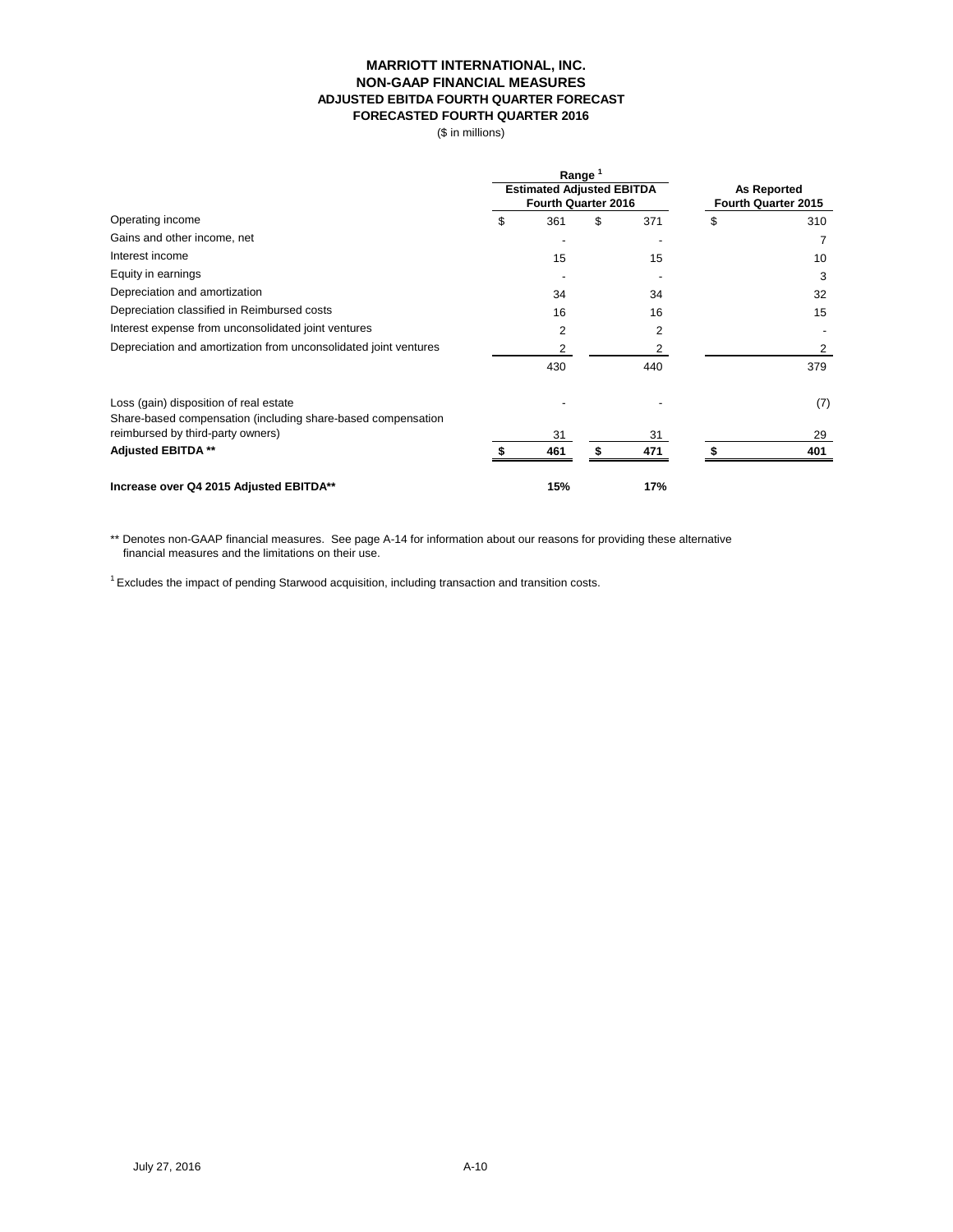# **MARRIOTT INTERNATIONAL, INC. NON-GAAP FINANCIAL MEASURES ADJUSTED EBITDA FULL YEAR FORECAST FORECASTED 2016**

(\$ in millions)

|                                                                  |                  | Range                            |                    |       |                         |       |
|------------------------------------------------------------------|------------------|----------------------------------|--------------------|-------|-------------------------|-------|
|                                                                  |                  | <b>Estimated Adjusted EBITDA</b> | <b>As Reported</b> |       |                         |       |
|                                                                  | Fiscal Year 2016 |                                  |                    |       | <b>Fiscal Year 2015</b> |       |
| Operating income                                                 | \$               | 1,509                            | \$                 | 1,524 | \$                      | 1,350 |
| Gains and other income, net                                      |                  | 5                                |                    | 5     |                         | 27    |
| Interest income                                                  |                  | 40                               |                    | 40    |                         | 29    |
| Equity in earnings                                               |                  | 10                               |                    | 10    |                         | 16    |
| Depreciation and amortization                                    |                  | 130                              |                    | 130   |                         | 127   |
| Depreciation classified in Reimbursed costs                      |                  | 60                               |                    | 60    |                         | 58    |
| Interest expense from unconsolidated joint ventures              |                  | 5                                |                    | 5     |                         | 2     |
| Depreciation and amortization from unconsolidated joint ventures |                  | 10                               |                    | 10    |                         | 10    |
|                                                                  |                  | 1,769                            |                    | 1,784 |                         | 1,619 |
| <b>EDITION</b> impairment charge                                 |                  |                                  |                    |       |                         | 12    |
| Loss (gain) disposition of real estate                           |                  |                                  |                    |       |                         | 15    |
| Gain on redemption of preferred equity ownership interest        |                  |                                  |                    |       |                         | (41)  |
| Share-based compensation (including share-based compensation     |                  |                                  |                    |       |                         |       |
| reimbursed by third-party owners)                                |                  | 120                              |                    | 120   |                         | 113   |
| <b>Adjusted EBITDA **</b>                                        |                  | 1,889                            | S                  | 1,904 |                         | 1,718 |
| Increase over 2015 Adjusted EBITDA**                             |                  | 10%                              |                    | 11%   |                         |       |

\*\* Denotes non-GAAP financial measures. See page A-14 for information about our reasons for providing these alternative financial measures and the limitations on their use.

<sup>1</sup> Excludes the impact of pending Starwood acquisition, including transaction and transition costs.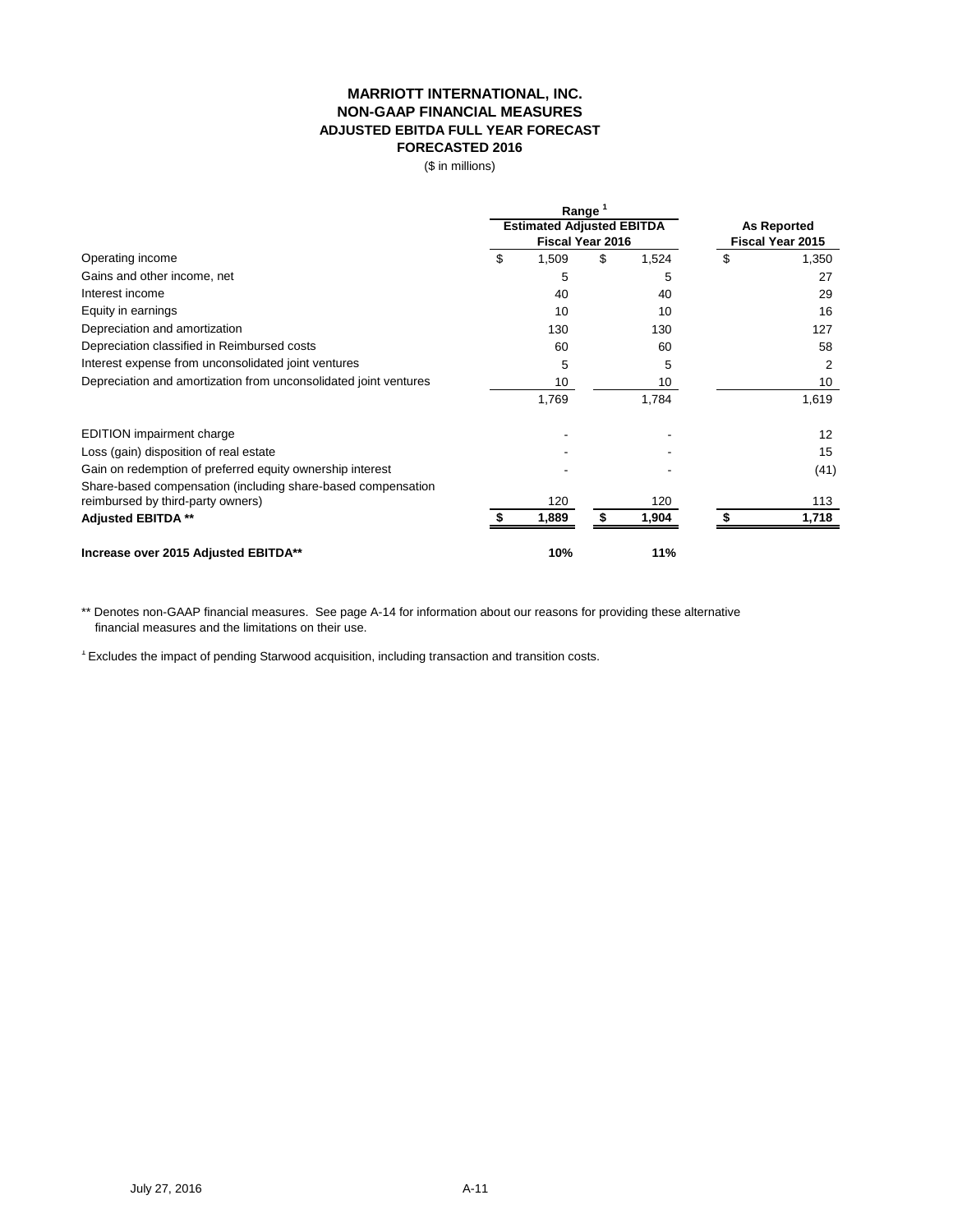# **MARRIOTT INTERNATIONAL, INC. NON-GAAP FINANCIAL MEASURES ADJUSTED OPERATING INCOME MARGIN AND ADJUSTED EBITDA MARGIN SECOND QUARTER 2016 and 2015**

(\$ in millions)

|                                                | <b>Second</b><br>Quarter<br>2016 |    |         |
|------------------------------------------------|----------------------------------|----|---------|
| Total revenues, as reported                    | \$<br>3,902                      | \$ | 3,689   |
| Less: cost reimbursements                      | (3, 142)                         |    | (2,953) |
| Total revenues, as adjusted **                 | \$<br>760                        | \$ | 736     |
| Operating income, as reported                  | \$<br>389                        | \$ | 369     |
| Add: Starwood transaction and transition costs | 14                               |    |         |
| Operating income, as adjusted**                | 403                              | \$ | 369     |
| Adjusted operating income margin **            | 53%                              |    | 50%     |
| <b>Adjusted EBITDA **</b>                      | 494                              |    |         |
| Adjusted EBITDA margin **                      | 65%                              |    |         |

\*\* Denotes non-GAAP financial measures. See page A-14 for information about our reasons for providing these alternative financial measures and the limitations on their use.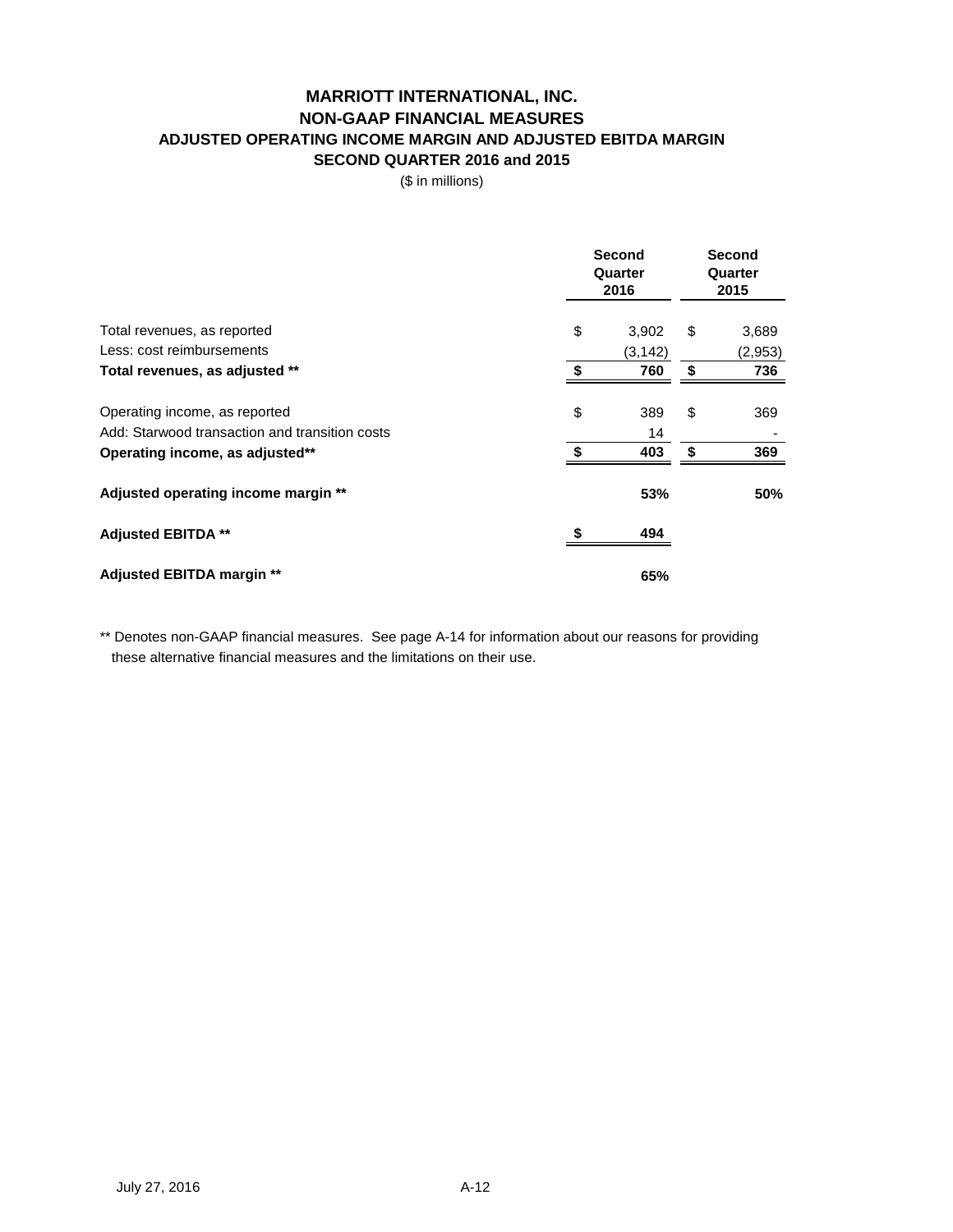#### **MARRIOTT INTERNATIONAL, INC. NON-GAAP FINANCIAL MEASURES RETURN ON INVESTED CAPITAL**

(\$ in millions)

#### **The reconciliation of net income to earnings before interest expense and taxes is as follows:**

|                                               | <b>Twelve Months Ended</b> |
|-----------------------------------------------|----------------------------|
|                                               | June 30, 2016              |
| Net income                                    | 878                        |
| Interest expense                              | 193                        |
| Tax provision                                 | 385                        |
| Earnings before interest expense and taxes ** | 1,456                      |

#### **The reconciliations of assets to invested capital are as follows:**

|                                                                     | June 30, 2016 | June 30, 2015 |    |         |
|---------------------------------------------------------------------|---------------|---------------|----|---------|
| Assets                                                              | \$            | 6,650         | \$ | 6,311   |
| Less: current liabilities, net of current portion of long-term debt |               | (2,941)       |    | (2,903) |
| Less: deferred tax assets <sup>1</sup>                              |               | (586)         |    | (684)   |
| Invested capital **                                                 |               | 3,123         |    | 2,724   |
| Average invested capital <sup>2**</sup>                             |               | 2,924         |    |         |
| Return on invested capital **                                       |               | 49.8%         |    |         |

 $1$  At June 30, 2015 "deferred tax assets" is net of current deferred income tax liabilities of \$22M.

 $2$  Calculated as "Invested capital" for June 30, 2016 and June 30, 2015, divided by two.

\*\* Denotes non-GAAP financial measures. See page A-14 for information about our reasons for providing these alternative financial measures and the limitations on their use.